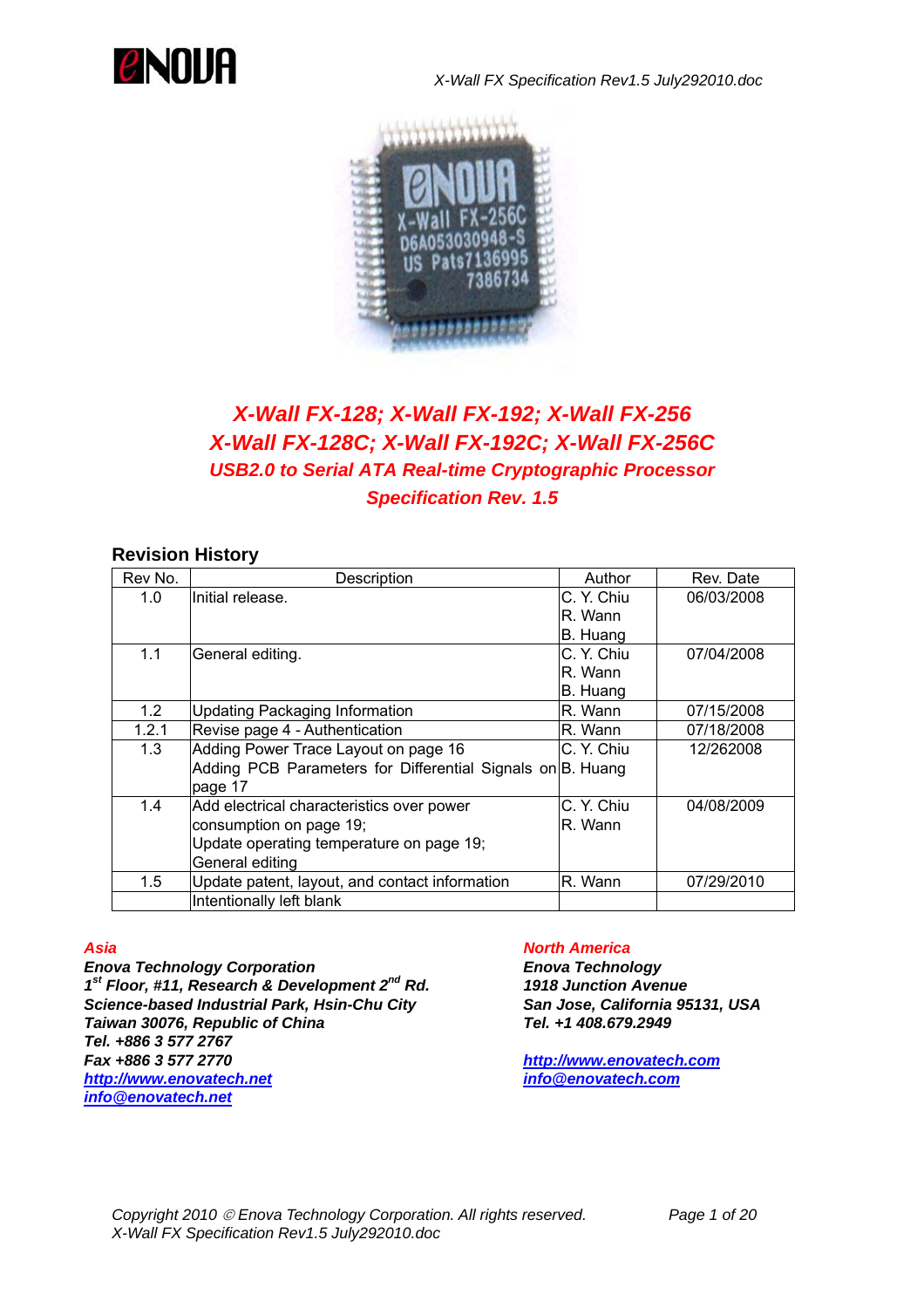

# **Table of Content**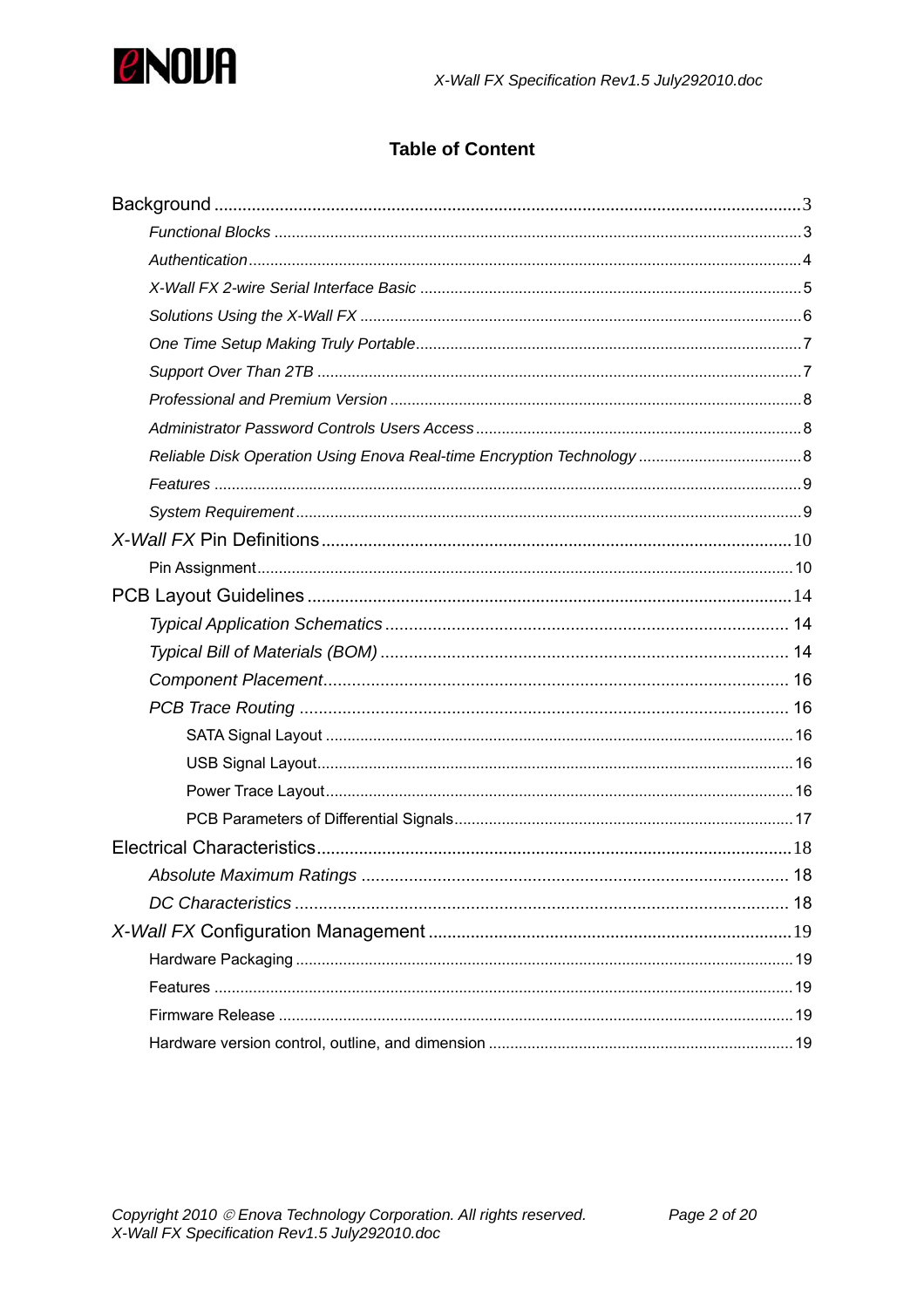<span id="page-2-0"></span>

## **Background**

Enova Technology proudly introduces *X-Wall FX*, the USB/SATA real-time cryptographic bridge processor that is capable of conducting real-time full disk encryption over the connected SATA disk drives<sup>[1](#page-2-1)</sup>. The **patents protected<sup>[2](#page-2-2)</sup> FX</mark>** is the 8<sup>th</sup> generation of the *X-Wall* real-time full disk encryption technology. It equips with tightly integrated USB 2.0 and SATA interface controller that allows the connection of SATA disk drives to a host USB 2.0 interface controller, making it a perfect fit for modern USB interfaced external storage enclosure as well as other USB and SATA related security storage solutions. Additionally, the *FX* offers NIST and CSE certified real-time hardware AES $^3$  $^3$  security up to 256-bit encryption strength to safeguard the entire content of the SATA disk drive. The operations of encryption and decryption are totally transparent for reliable disk drive operations. Your privacy and confidentiality are always kept safely from prying eyes with the *FX* enabled.

Most importantly, the *X-Wall FX* is authenticated by a password entry from your personal computer keyboard as a pre-boot condition. At initialization, you get to select your pass phrase and the *FX* writes both **encrypted** pass phrase and AES secret key to the connected SATA disk drive. The loading of all authentication software is completely transparent to all users to ensure that there are no user interruptions. For user login, the password entry will be compared internally inside the *FX* to avoid attacks attempted over the host computer.

The *X-Wall FX* offers absolutely no performance degradation<sup>[4](#page-2-4)</sup> during entire cryptographic operations. In lots of applications, the *X-Wall FX* enhances the speed and performance of your disk read/write. Thanks to its advanced real-time pipeline engine design, the *X-Wall FX* with its hardware AES engine enabled, surpasses all other generic peer controllers.

### *Functional Blocks*

As shown in Figure 1, the *X-Wall FX* offers a standard USB 2.0 device controller to the host computer and a standard SATA host controller to allow the controls over a SATA based disk drive including solid state disk (SSD). Without the enabling of the powerful real-time AES cryptographic capability, the *FX* simply serves as a standard USB 2.0 to SATA disk controller.

 $\overline{a}$ 

<span id="page-2-1"></span><sup>1</sup> SATA 2.0 drives can be operated on the *X-Wall FX* without performance degradation.  $\overline{2}$  **US patents 7,136,995; 7,386,734; and Application 11/282,175. Taiwan & PR China patent** 

<span id="page-2-2"></span>**<sup>625110.</sup>** 

<span id="page-2-3"></span><sup>3</sup> NIST and CSE certification is essential as the authenticity and quality of AES implementation are proven. Enova Technology's hardware AES ECB and CBC crypto engine certifications can be viewed at [www.enovatech.com.](http://www.enovatech.com/) 4

<span id="page-2-4"></span>The performance test report can be viewed at our website.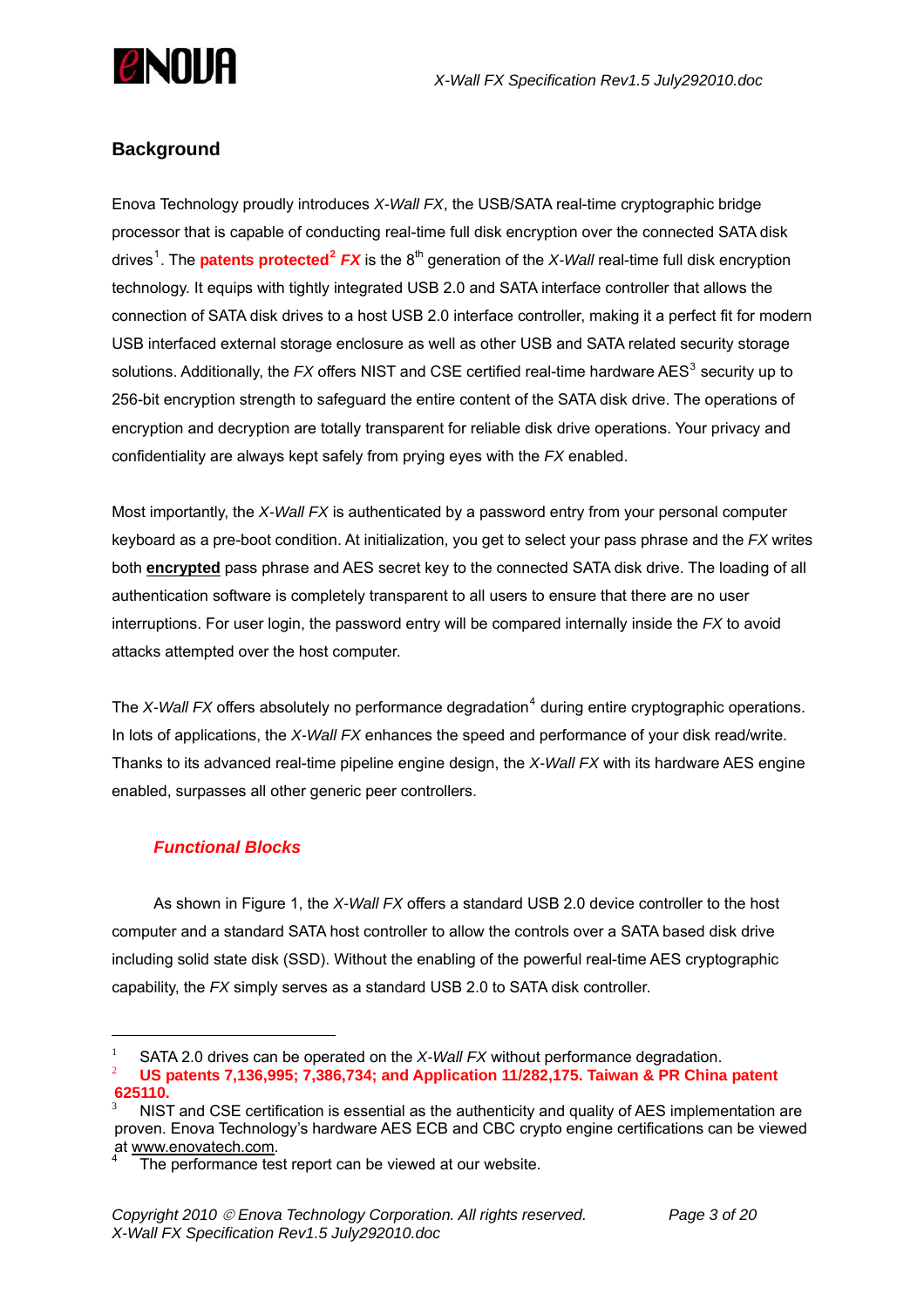<span id="page-3-0"></span>



Engineering design is simple and straight forward with the *X-Wall FX* as both standard USB 2.0 PHY and Smart Engine are built in. More, the SATA interface controller PHY, Link, and Transport layers are tightly integrated with all the USB functional blocks to form the complete circuit. Real-time hardware AES cryptographic engine is at the heart of the entire circuit, offering real-time no performance loss performance to both USB host and SATA device controller (the SATA disk drive). An embedded micro controller manages Power-On-Self-Test (POST) and several cryptographic operations/functions including Built-In-Self-Test (BIST), 2-wire serial communication protocol, and password authentication.

### *Authentication*

 **Authentication** is provided through either Host Password or built-in 2-Wire Serial Protocol. *You can not use both as they are mutually exclusive.* Either the Host Password or the 2-Wire Serial Protocol authentication method enables the built-in real-time hardware AES capabilities. There are certain constraints in using those however.

 For Host Password, the limitation lies over the Operating System the *X-Wall FX* would be able to support. Please reference to **System Requirement** at page 9 for details. Having said, without using the Host Password, the *X-Wall FX* simply acts as a standard USB/SATA bridge controller without providing the real-time hardware AES capabilities.

 For Device Side Authentication using 2-wire Serial Protocol, extra micro controller is needed to communicate properly during user authentication. The design can be versatile including those popular Finger Print, Smart Card, Key Pad, Key Fob, or any combination. If none of the Host Password and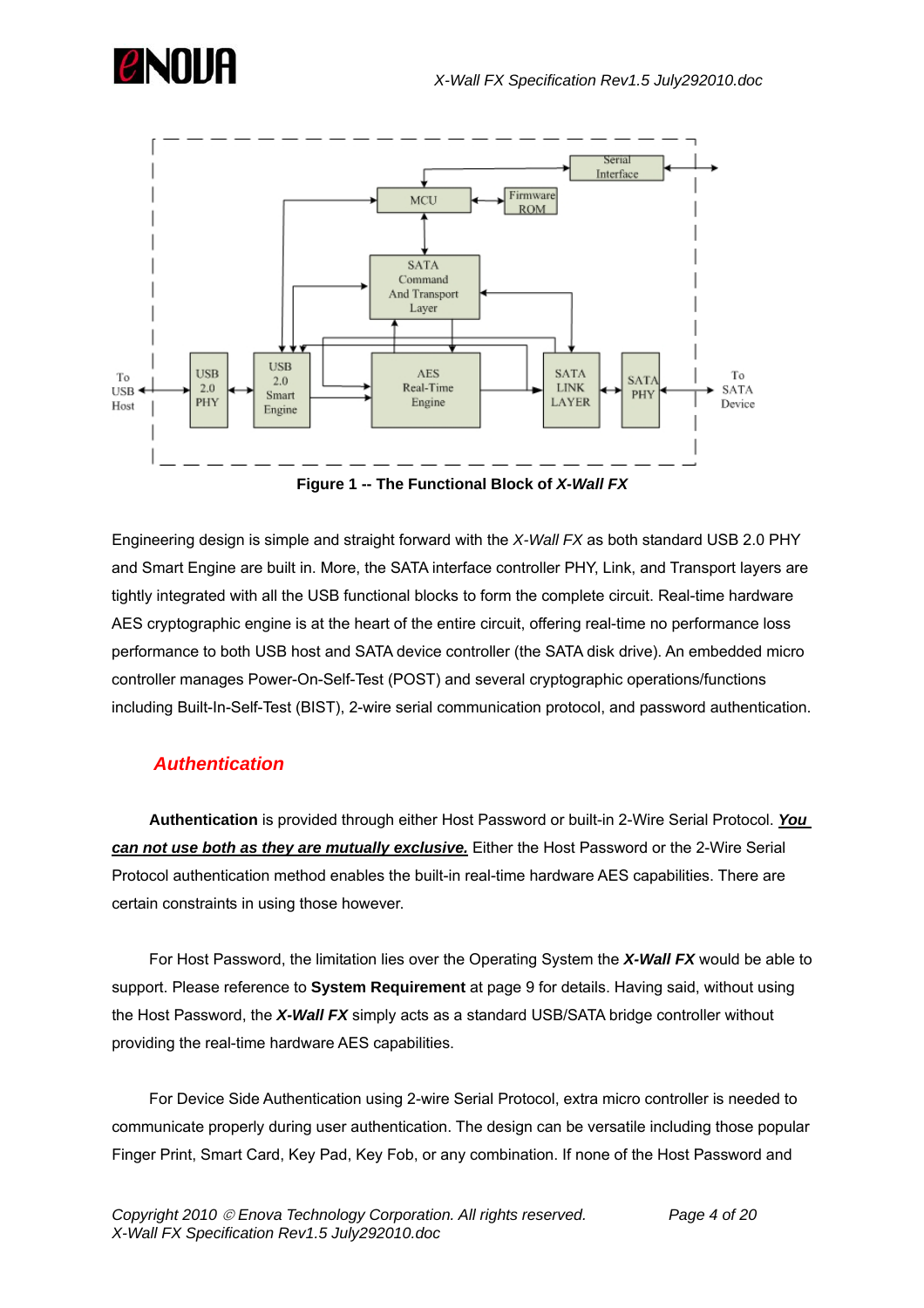<span id="page-4-0"></span>

2-wire Serial Protocol is been used, the *X-Wall FX* simply acts as a standard USB/SATA bridge controller without providing the real-time hardware AES capabilities.

**Host Password** – Password based authentication software are supported to allow fast to market. Password management can be customized to meet with your specific design taste and requirement. The Advanced vs. Basic version *X-Wall FX* offers unique proposition in security and password management, which are done through software and continuous upgrade. *Enova Technology also offers advanced SDK[5](#page-4-1) to help facilitate various designs, including remote access and management.*

**2-Wire Serial Protocol –** Just like all prior generation *X-Wall* family chips, the *X-Wall FX* equips with 2-wire serial protocol for key loading that enables the real-time hardware AES cryptographic engine. The 2-wire serial protocol and password are mutually exclusive, meaning authentication can only choose either one, not both. Below diagram shows the 2-wire serial protocol timing that designers may follow through.

### *X-Wall FX 2-wire Serial Interface Basic*

The bus interface has two bus wires. The first one, namely SDAH, is used for transmitting and receiving serial bit data. The second one, namely SCLH, is used for transmitting (master mode) and receiving (slave mode) clock pulses. By combining those two signals the START, repeated START, and STOP conditions are created, which are then used for constructing entire bus protocol. Listed below are signal-timing specification of SDAH and SCLH.



| <b>PARAMETER</b>                                     | <b>SYMBOL</b>             | MIN. | MAX. | UNIT |
|------------------------------------------------------|---------------------------|------|------|------|
| <b>SCL clock frequency</b>                           | <sup>1</sup> SCL          |      | 400  | kHz  |
| Hold time (repeated) START condition (S). After this | <b><sup>L</sup>HD:STA</b> | 0.6  | -    | us   |

<span id="page-4-1"></span><sup>5</sup> The SDK is available for licensing. This powerful SDK allows the designers to control specific registers and hard disk sectors. Consult with Enova Engineering at [info@enovatech.com](mailto:info@enovatech.com) for licensing details.

 $\overline{a}$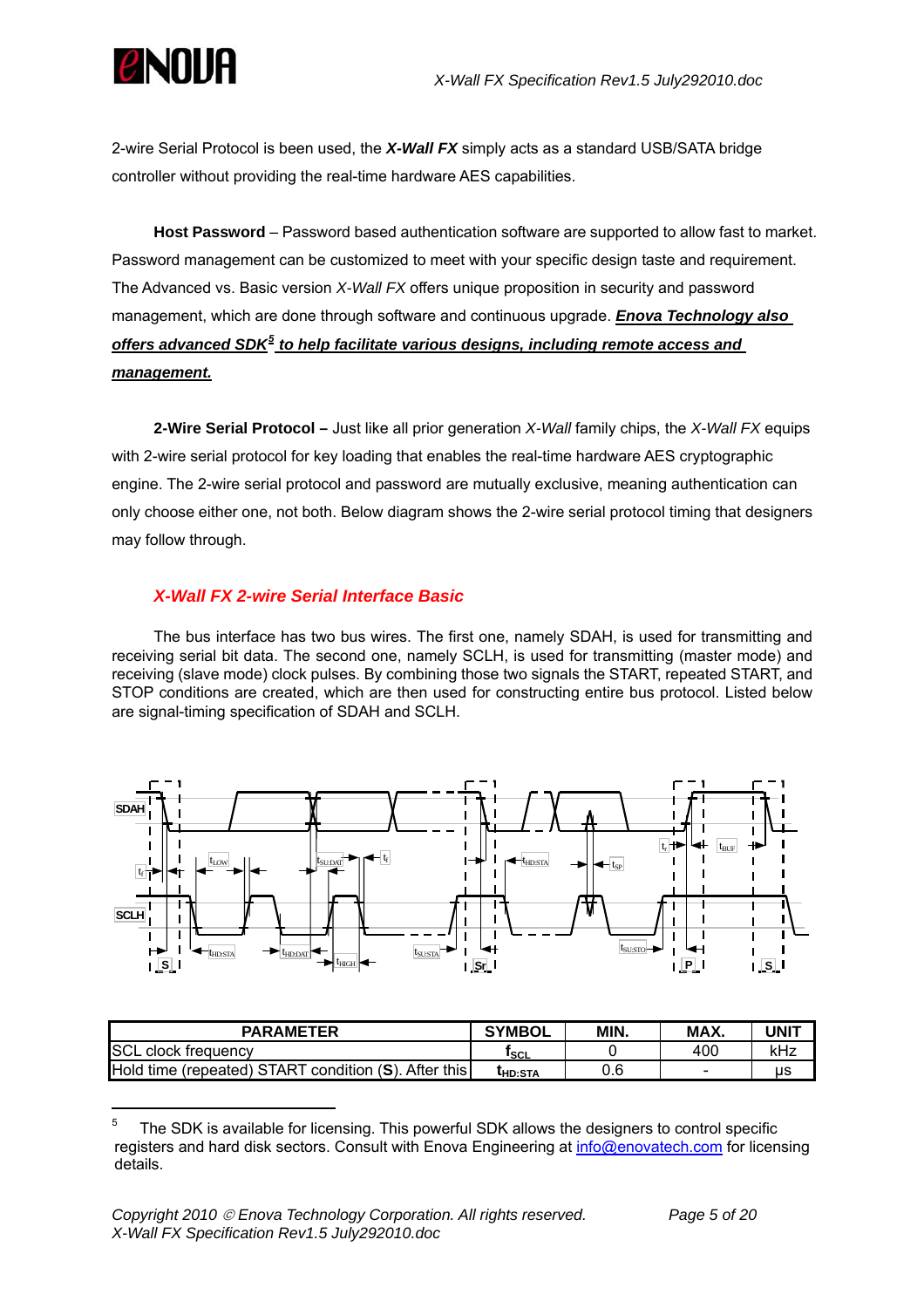<span id="page-5-0"></span>

| period the first clock pulse is generated.         |                                 |            |     |    |
|----------------------------------------------------|---------------------------------|------------|-----|----|
| LOW period of the SCL clock                        | t <sub>LOW</sub>                | 1.3        |     | μs |
| HIGH period of the SCL clock                       | t <sub>нісн</sub>               | 0.6        |     | μs |
| Set-up time for a repeated START condition (Sr)    | t <sub>su:Sta</sub>             | 0.6        |     | μs |
| Data hold time                                     | t <sub>HD:DAT</sub>             |            | 0.9 | μs |
| Data set-up time                                   | $t_{\scriptstyle\text{SU:DAT}}$ | 100        |     | ns |
| Rise time for both SDA and SCL signals             |                                 | $20+0.1Cb$ | 300 | ns |
| Fall time for both SDA and SCL signals             |                                 | $20+0.1Cb$ | 300 | ns |
| Setup time for STOP condition (P).                 | t <sub>su:STO</sub>             | 0.6        |     | μs |
| Bus free time between a STOP and a START           | $t_{\text{BUF}}$                | 1.3        |     | μs |
| condition.                                         |                                 |            |     |    |
| Pulse width of spikes, which must be suppressed by | tsp                             |            | 50  | ns |
| the input filter.                                  |                                 |            |     |    |
| $Cb$ : total capacitance of one bus line if pf.    |                                 |            |     |    |

## *Solutions Using the X-Wall FX*

**USB Portable Drive –** The *X-Wall FX* real-time cryptographic processor along with its built-in password authentication software serve as a complete single chip solution for all USB 2.0 based external storage including SATA based disk drive and solid state disk. As shown in *Figure 2, A real-time hardware AES secured USB portable disk*, the system configuration is the same as a regular USB 2.0 external storage enclosure except that *FX* offers unprecedented NIST and CSE certified hardware real-time AES encryption capability for both ECB (Electronic Code Book) and CBC (Cipher Block Chaining) mode of operations.



 **Figure 2 --** *A real-time hardware AES secured USB portable disk* 

**Secure Motherboard –** The *FX* can be mounted over a standard motherboard auxiliary USB port, making the USB port secured for an external SATA disk drive connection. The external SATA disk drive can be as easy as a SATA disk with fixture (without any type of bridge controller) only. Please reference below **Figure 3, A real-time hardware AES secured SATA and Solid State Disk**, of which the connected SATA disk or Solid State Drive is secure without any extra bridge controller as the main functions are been performed over the *X-Wall FX,* which is directly mounted over the mainboard.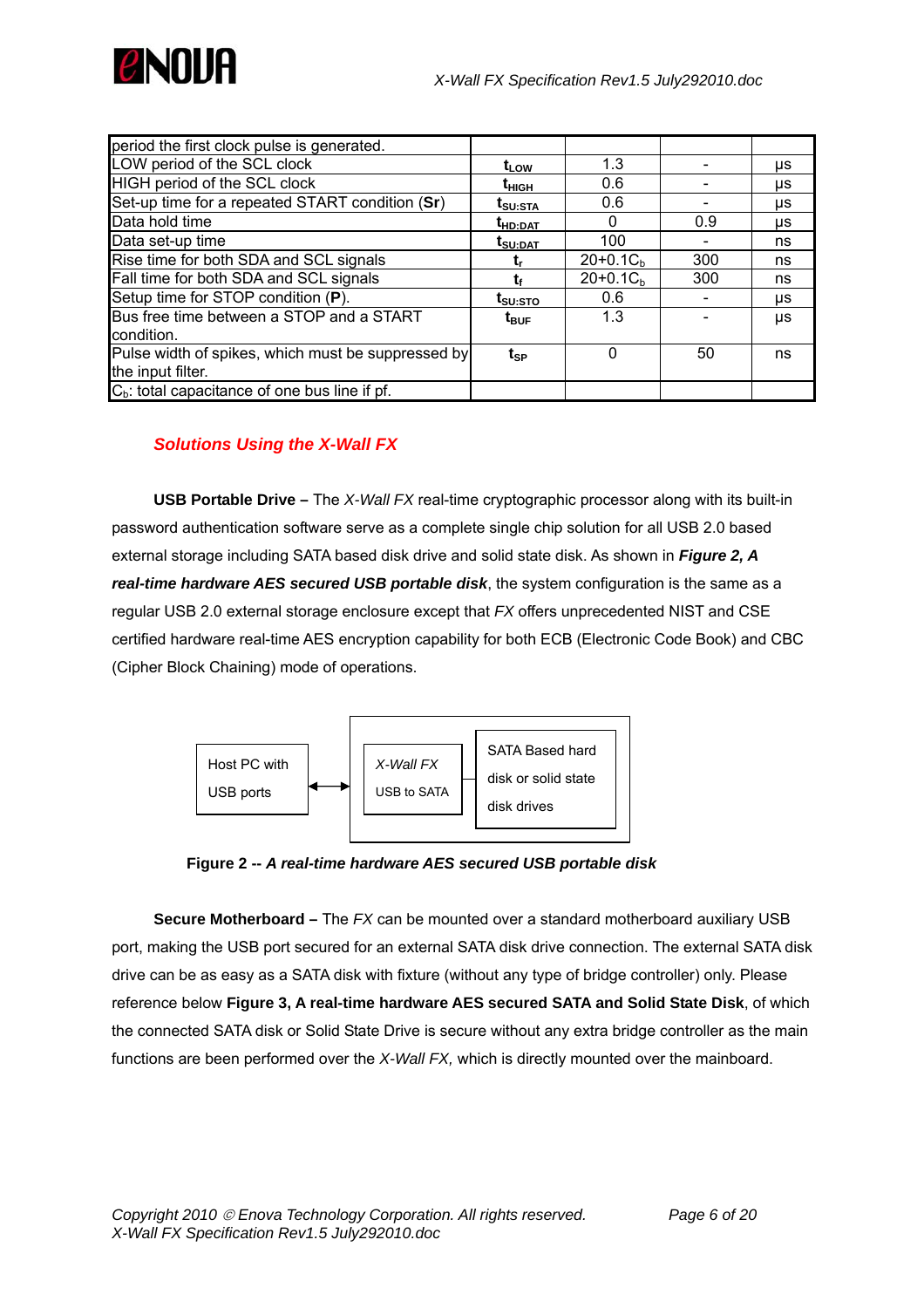<span id="page-6-0"></span>



*Figure 3 -- A real-time hardware AES secured SATA and Solid State Disk* 

**Secure SATA Disk Array Over Than 2TB –** The *X-Wall FX* real-time cryptographic processor along with its built-in password authentication software serve as a complete single chip solution for all USB 2.0 based external SATA based disk array. The entire SATA disk array is secured using single *X-Wall FX* controller, as long as the disk array has equipped with a standard SATA connection to the host. As shown in *Figure 4, A real-time hardware AES secured USB disk array*, the system configuration is the same as a regular USB 2.0 external storage enclosure except that *FX* offers unprecedented *NIST* and *CSE* certified hardware real-time AES encryption capability for both ECB (Electronic Code Book) and CBC (Cipher Block Chaining) mode of operations.



*Figure 4 -- A real-time hardware AES secured SATA Disk Array Over Than 2TB* 

## *One Time Setup Making Truly Portable*

The initialization procedure takes only one time and does not require you to conduct another setup procedure when you move your *X-Wall FX* secured USB portable drive to another host computer, making the portable drive truly portable and secure wherever you travel. To access the secure portable USB disk while you travel, simply double-click the setup files found over the secure portable disk drive then enter your password.

## *Support Over Than 2TB*

The *X-Wall FX* supports over than 2 Tera Bytes of the USB external storage, which means you get to connect a SATA based RAID disk array over than 2TB but are still able to enjoy the hardware real-time AES security over the entire disk array using only one single *X-Wall FX* chipset. Please be advised, however, that the SATA based RAID disk array will need to be equipped with a SATA input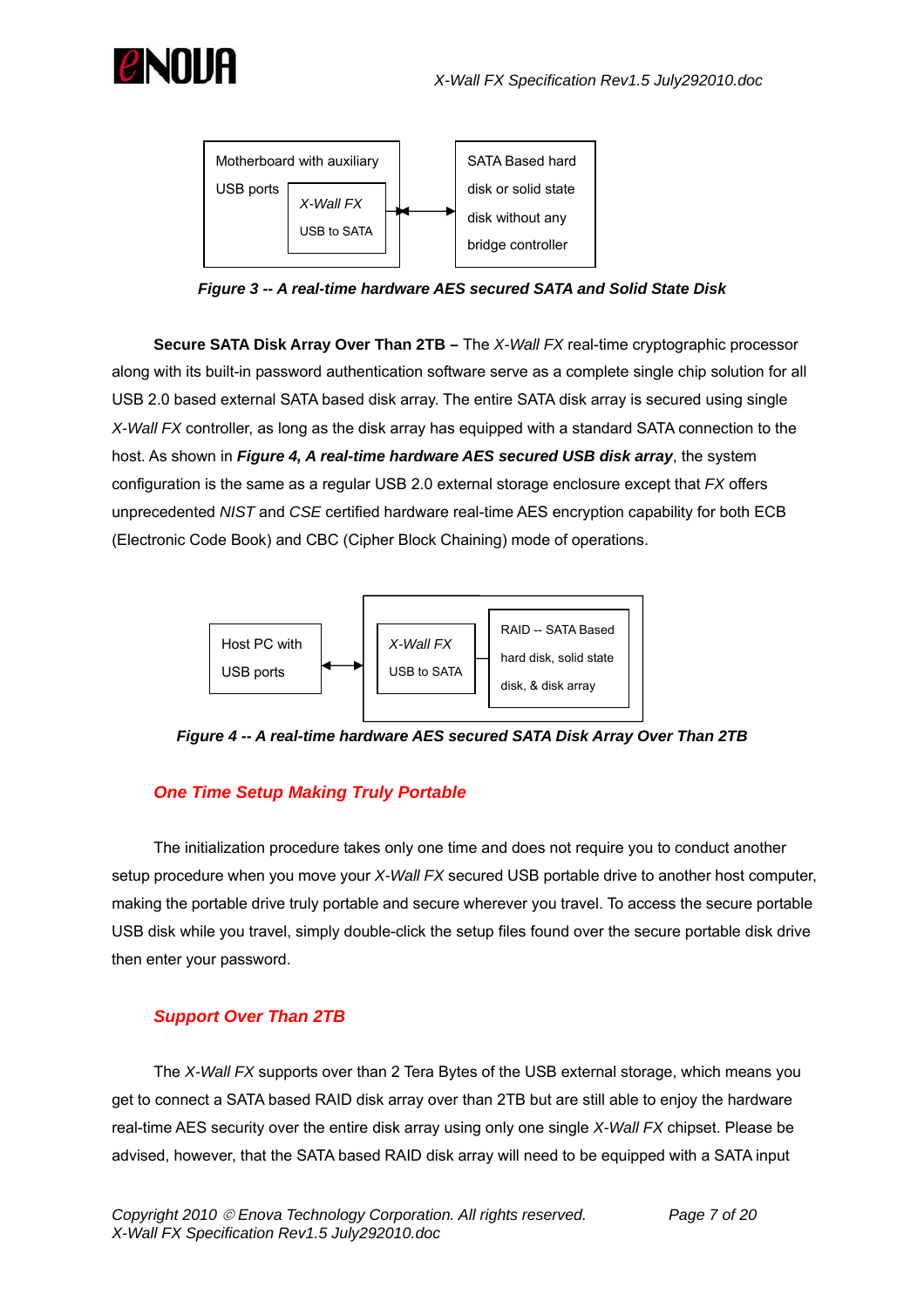<span id="page-7-0"></span>

interface for proper connection to the SATA interface controller of the *FX.* The password based authentication software will still function correctly under this type of configuration. The *FX* solution offers yet another unprecedented disk volume support.

## *Professional and Premium Version*

There will be a family of six (6) *X-Wall FX* chips with different bundled authentication software. The cryptographic strength of all six is different and is therefore listed below:

| <b>Ordering Code</b> | <b>AES Mode of</b>           | <b>Real-time</b> | <b>Authentication</b>   |
|----------------------|------------------------------|------------------|-------------------------|
| (SKU)                | <b>Operation</b>             | Cryptographic    | <b>Software Bundled</b> |
|                      |                              | <b>Strength</b>  |                         |
| X-Wall FX-128        | Electronic Code Book         | $128$ -bit       | Premium                 |
| X-Wall FX-192        | Electronic Code Book         | $192$ -bit       | Professional            |
| X-Wall FX-256        | Electronic Code Book         | $256$ -bit       | Professional            |
| X-Wall FX-128C       | <b>Cipher Block Chaining</b> | $128$ -bit       | Professional            |
| X-Wall FX-192C       | <b>Cipher Block Chaining</b> | 192-bit          | Professional            |
| X-Wall FX-256C       | Cipher Block Chaining        | 256-bit          | Professional            |

## *Administrator Password Controls Users Access*

The Advanced version of the *X-Wall FX* equips with both Administrator and User Password. The Administrator gets to manage the user's password in terms of issuance, rights revocation, alternation, and recovery. There is an interlocking mechanism on the number of either the user or administrator's failed attempts. Once the user is locked after multiple failed attempts, only the Administrator can unlock the *X-Wall* secure SATA disk drives. The Basic version offers only User Password and similar interlocking mechanism. Attempts to probe into the passwords are futile as both are encrypted using the hardware AES cryptographic engine that *X-Wall FX* equips.

## *Reliable Disk Operation Using Enova Real-time Encryption Technology*

Hardware encryption is always better than software in terms of security and reliability. For one thing, hardware does not crash your data like software often does. The crash over using a software encryption product usually causes irreparable harm. By using an Enova *X-Wall FX* solution, you get to perform all regular software backup tasks without complications. Additionally, the software encryption product needs a clear text key for cryptographic operations and such key resides in the system memory. A memory dump can easily recover such key value thus defeat the whole purpose of being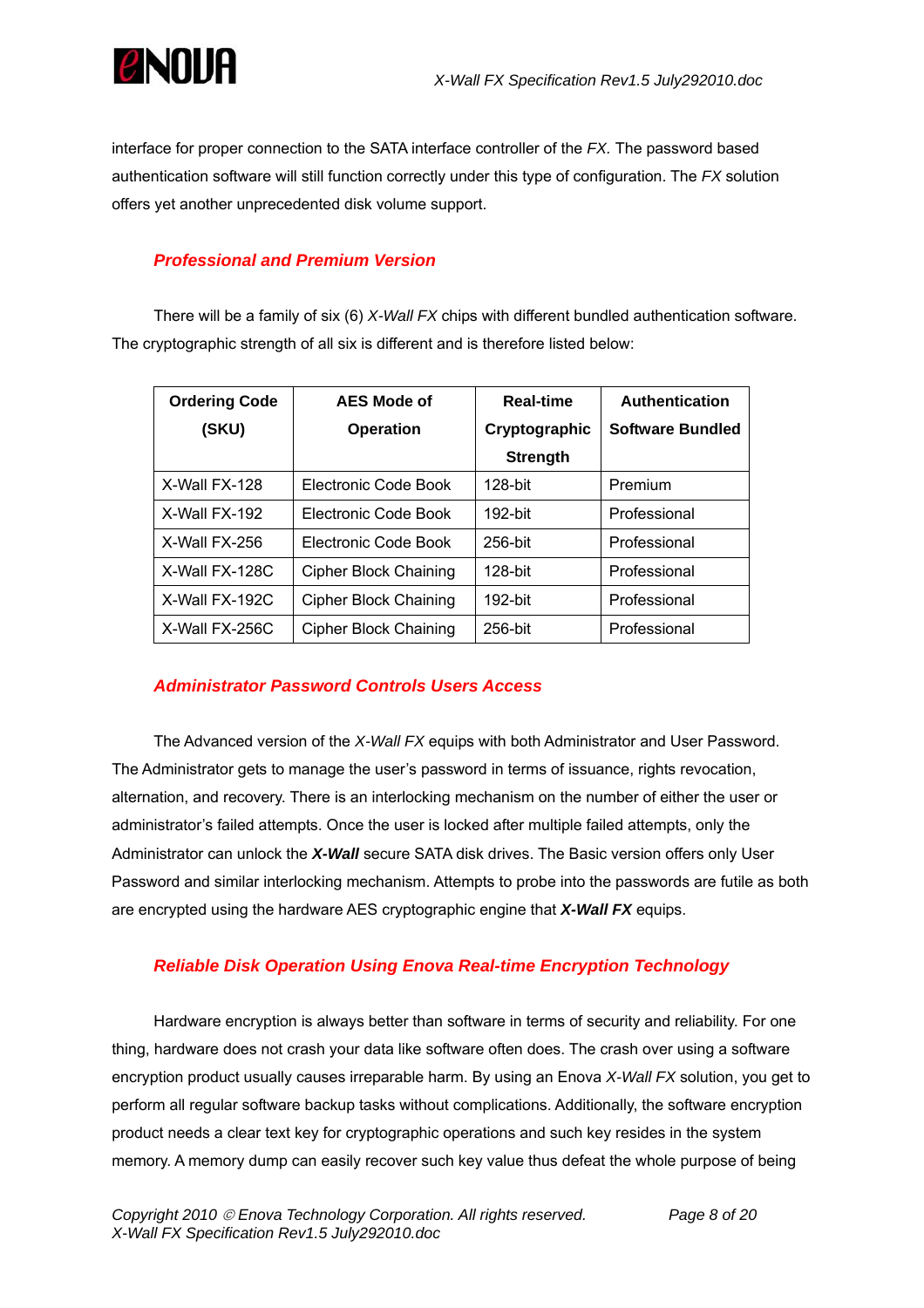<span id="page-8-0"></span>

secure. The *FX* uses the same clear text key but only within its internal key registers which are not readable through any interfaces. When the power is gone, the entire content of the key registers are gone, thus can successfully defeat the exploitation of the keys through any type of memory dump techniques. More, the *FX* performs all cryptographic functions within the chip level to ensure the highest attainable security level.

## *Features*

- 1. Complies with SATA 2.6 Specification
- 2. Complies with USB2.0 Specification
- 3. Tightly integrated USB2.0 and SATA interface single chip controller
- 4. Supports hardware real-time AES cryptographic capability to entire SATA disk drive including SSD (Solid State Disk) up to 256-bit in both ECB and CBC mode
- 5. Supports standard USB/SATA bridge function without AES cryptographic function
- 6. Supports LBA 48-bit addressing
- 7. Supports over than 2TB per *X-Wall FX*
- 8. Low profile 64-pin QFP package

## *System Requirement*

- 1. USB2.0 High Speed at 480Mbit/sec and Backward Compatible;
- 2. All SATA Disk Drives including SATA Compliant SSD;
- 3. Windows Vista 32/64-bit, XP 32-64-bit, Windows 2000 32-bit With Real-time Cryptographic AES Strength Through Either Host Password or 2-Wire Serial Protocol authentication (Device Password);
- **4. Host Password and 2-Wire Serial Protocol Are Mutually Exclusive;**
- 5. **All Operating Systems** For A Standard USB/SATA Bridge Controller (Without Real-time Cryptographic AES Capabilities);
- 6. **All Operating Systems Using Only 2-Wire Serial Protocol For Real-time Cryptographic AES Cryptographic Capabilities;**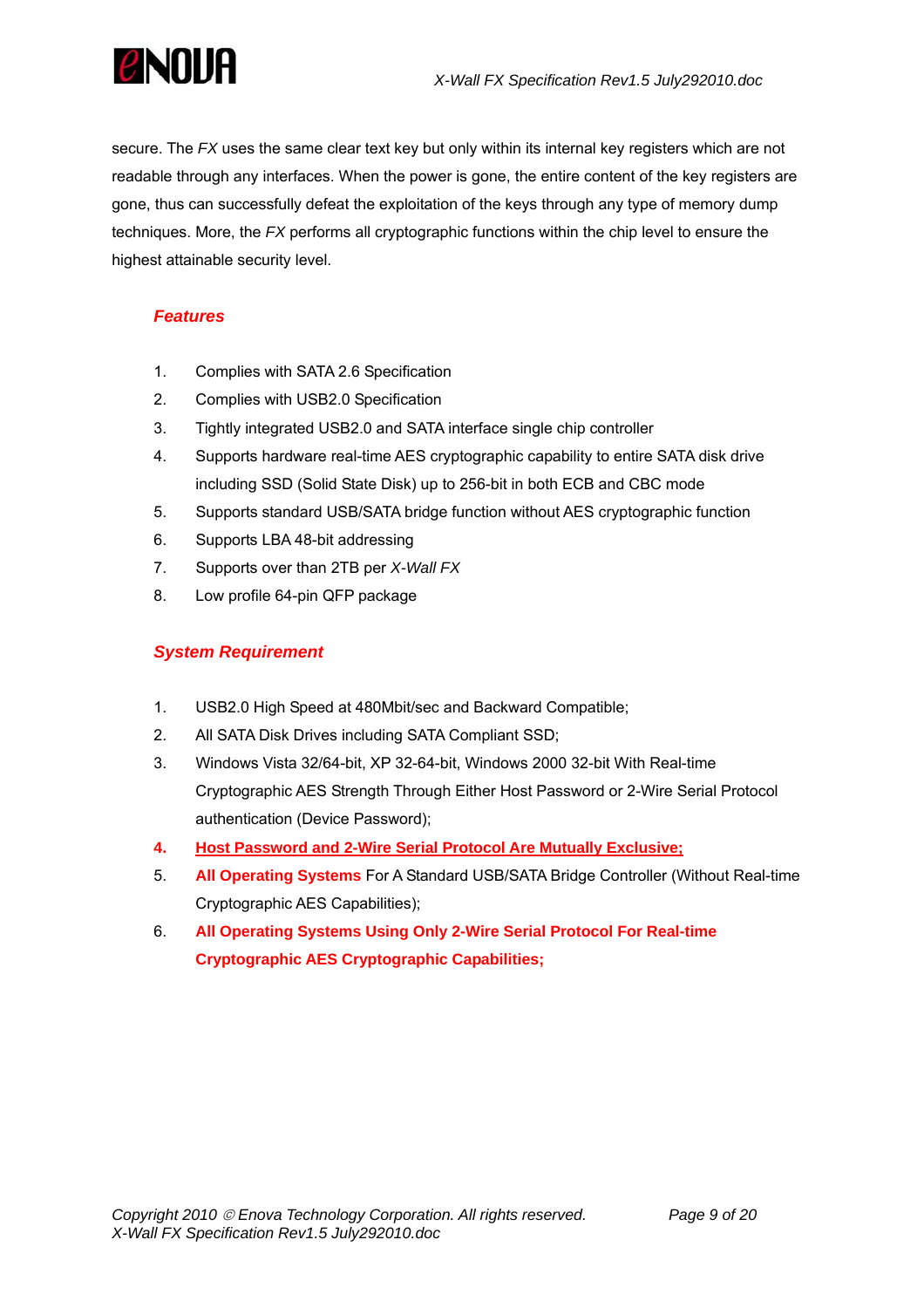<span id="page-9-0"></span>

## *X-Wall FX* **Pin Definitions**

#### *Pin Assignment*

All *X-Wall FX* family ASIC shares the same pin assignment and pin definition. Upgrading from a lower strength, for instance, from an *X-Wall FX-128* to an *X-Wall FX-256* is as easy as replacing the chip and the actual Secret Key.



*Copyright 2010* © *Enova Technology Corporation. All rights reserved. Page 10 of 20 X-Wall FX Specification Rev1.5 July292010.doc*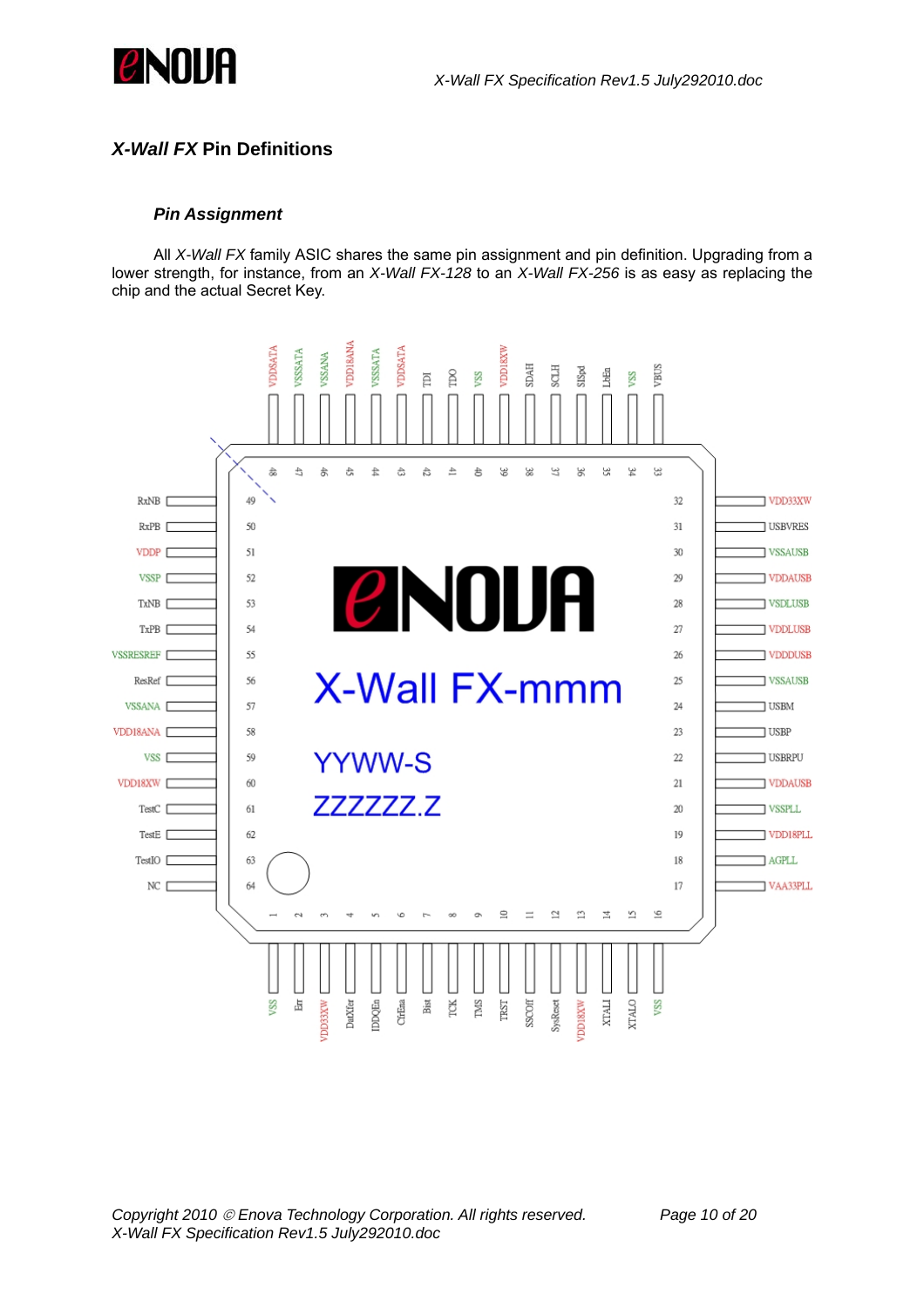

|                    | <b>SATA PHY INTERFACE</b> |            |              |                                                                                                                                                                                                                                                                                                                        |  |  |
|--------------------|---------------------------|------------|--------------|------------------------------------------------------------------------------------------------------------------------------------------------------------------------------------------------------------------------------------------------------------------------------------------------------------------------|--|--|
| <b>NAME</b>        | <b>PIN*</b> DIR           |            | <b>TYPE</b>  | <b>DESCRIPTION</b>                                                                                                                                                                                                                                                                                                     |  |  |
| pinRxPB<br>pinRxNB | 50<br>49                  | L          |              | Receiving differential input signals for SATA channel.                                                                                                                                                                                                                                                                 |  |  |
| pinTxPB<br>pinTxNB | 54<br>53                  | $\circ$    |              | Differential serial output transmit signal for SATA channel.                                                                                                                                                                                                                                                           |  |  |
| pinResRef          | 56                        | 1/O        |              | Reference register, terminated to pin VSSREFREF through<br>2.7K±1% ohms.                                                                                                                                                                                                                                               |  |  |
| <b>Total</b>       | 5                         |            |              |                                                                                                                                                                                                                                                                                                                        |  |  |
|                    |                           |            |              | <b>USB PHY INTERFACE</b>                                                                                                                                                                                                                                                                                               |  |  |
| <b>NAME</b>        | <b>PIN DIR</b>            |            | <b>TYPE</b>  | <b>DESCRIPTION</b>                                                                                                                                                                                                                                                                                                     |  |  |
| pinUSBP            | 23                        | I/O        |              | USB data pin data+                                                                                                                                                                                                                                                                                                     |  |  |
| pinUSBM            | 24                        | I/O        |              | USB data pin data-                                                                                                                                                                                                                                                                                                     |  |  |
| pinUSBRPU          | 22                        | I/O        |              | Connected to an external 1.5K Ohm pull-up resister.                                                                                                                                                                                                                                                                    |  |  |
| pinUSBVRES         | 31                        | I/O        |              | Connected to an external 6.195K Ohm resister for band-gap<br>reference circuit.                                                                                                                                                                                                                                        |  |  |
| pinVBUS            | 33                        | L          |              | Connect to VCC at USB connector to detect if USB Bus is<br>connected.                                                                                                                                                                                                                                                  |  |  |
| Total              | 5                         |            |              |                                                                                                                                                                                                                                                                                                                        |  |  |
|                    |                           |            |              | <b>CLOCK AND PLL CONTROL PINS</b>                                                                                                                                                                                                                                                                                      |  |  |
| <b>NAME</b>        | <b>PIN DIR</b>            |            | <b>TYPE</b>  | <b>DESCRIPTION</b>                                                                                                                                                                                                                                                                                                     |  |  |
| pinXTALI           | 14                        |            |              | Crystal/reference clock input.                                                                                                                                                                                                                                                                                         |  |  |
| pinXTALO           | 15                        | O          |              | Crystal/reference clock output                                                                                                                                                                                                                                                                                         |  |  |
| Total              | $\overline{2}$            |            |              |                                                                                                                                                                                                                                                                                                                        |  |  |
|                    |                           |            |              | <b>FEATURE SETTING PINS</b>                                                                                                                                                                                                                                                                                            |  |  |
| <b>NAME</b>        | <b>PIN DIR</b>            |            | <b>TYPE</b>  | <b>DESCRIPTION</b>                                                                                                                                                                                                                                                                                                     |  |  |
| pinCfrEna          | 6                         |            |              | Cryptographic engine enabled.                                                                                                                                                                                                                                                                                          |  |  |
| pinSSCOff          | 11                        | L          |              | Turn off (HIGH) SSC mode for transmitting.                                                                                                                                                                                                                                                                             |  |  |
| Total              | $\overline{2}$            |            |              |                                                                                                                                                                                                                                                                                                                        |  |  |
|                    |                           |            |              | <b>CONTROL AND INDICATE SIGNALS</b>                                                                                                                                                                                                                                                                                    |  |  |
| <b>NAME</b>        | <b>PIN DIR</b>            |            | <b>TYPE</b>  | <b>DESCRIPTION</b>                                                                                                                                                                                                                                                                                                     |  |  |
| pinSysReset        | 12                        | L          |              | Hardware master reset.                                                                                                                                                                                                                                                                                                 |  |  |
| pinErr             | $\overline{2}$            | $\circ$    |              | If BIST is set to logic one, a HIGH at this pin indicates that the<br>build-in self-test in PHY has failed. If cryptographic mode is<br>selected, an active HIGH at this pin indicates that errors found in<br>reading Key data, Key token not attached, or power-up self-test<br>(POST) for Cipher Engine has failed. |  |  |
| pinDatXfer         | 4                         | $\circ$    |              | Active LOW at this pin indicates that X-Wall FX has detected data<br>transfer activities on its channels.                                                                                                                                                                                                              |  |  |
| Total              | $\overline{3}$            |            |              |                                                                                                                                                                                                                                                                                                                        |  |  |
|                    |                           |            |              | <b>2-WIRE SERIAL INTERFACE</b>                                                                                                                                                                                                                                                                                         |  |  |
| <b>NAME</b>        | <b>PIN</b>                | <b>DIR</b> | <b>TYPE</b>  | <b>DESCRIPTION</b>                                                                                                                                                                                                                                                                                                     |  |  |
| pinSDAH            | 38                        | I/O        | 8mA          | 2-Wire Serial Data.                                                                                                                                                                                                                                                                                                    |  |  |
| pinSCLH            | 37                        | I/O        | 8mA          | 2-Wire Serial Clock.                                                                                                                                                                                                                                                                                                   |  |  |
| pinSISpd           | 36                        |            |              | Select 2-wire serial interface speed. Standard speed = 1, fast<br>$speed = 0.$                                                                                                                                                                                                                                         |  |  |
| Total              | 3                         |            |              |                                                                                                                                                                                                                                                                                                                        |  |  |
|                    |                           |            |              | <b>JTAG TEST PINS</b>                                                                                                                                                                                                                                                                                                  |  |  |
| <b>NAME</b>        |                           |            | PIN DIR TYPE | <b>DESCRIPTION</b>                                                                                                                                                                                                                                                                                                     |  |  |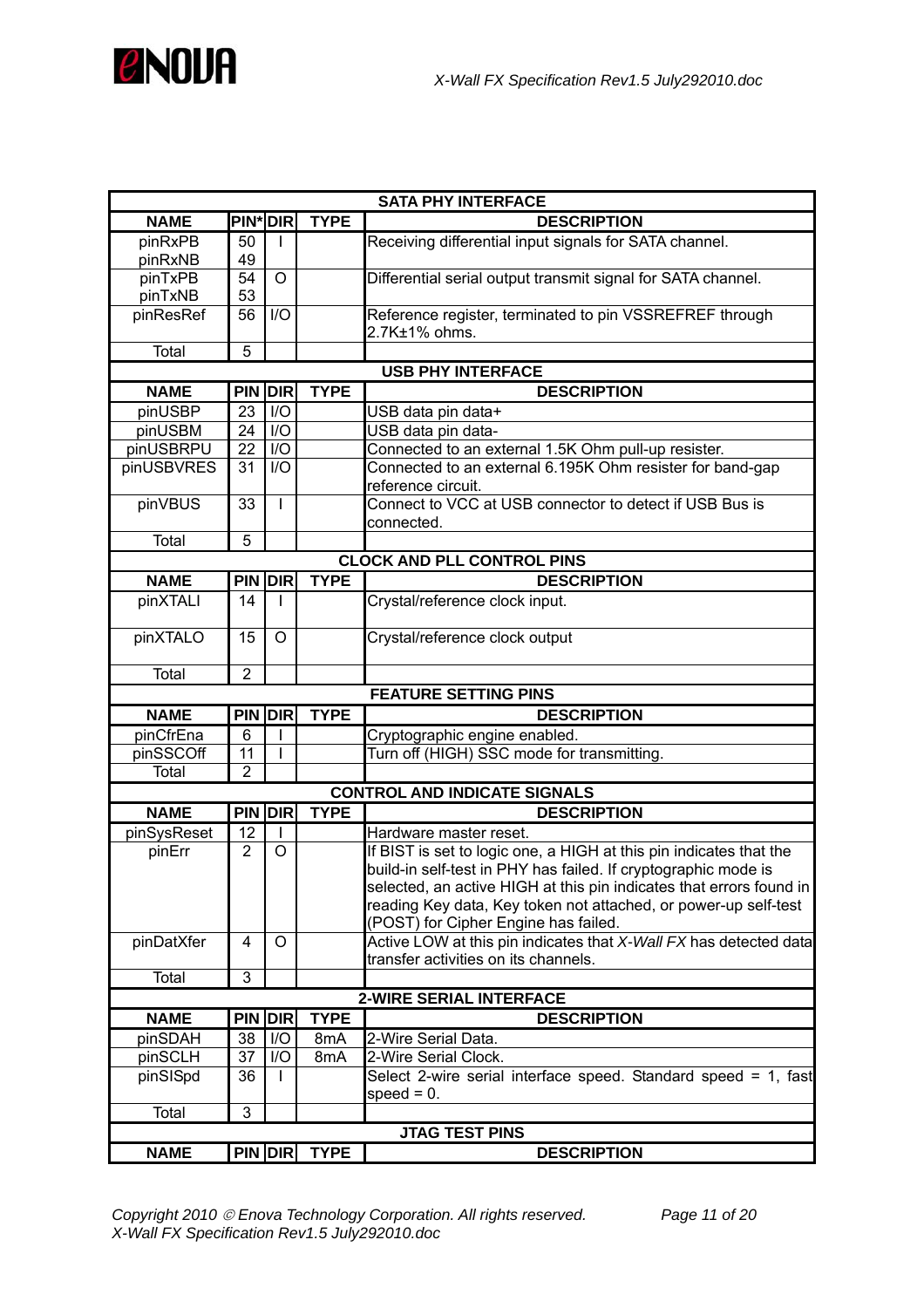

| pinTCK       | 8              |              |             | Test clock.                                                                                                  |  |  |  |
|--------------|----------------|--------------|-------------|--------------------------------------------------------------------------------------------------------------|--|--|--|
| pinTDI       | 42             | $\mathbf{I}$ |             | Test data input.                                                                                             |  |  |  |
| pinTDO       | 41             | O            |             | Test data output.                                                                                            |  |  |  |
| pinTMS       | 9              | $\mathsf{I}$ |             | Test mode select.                                                                                            |  |  |  |
| pinTRST      | 10             | I            |             | Test reset.                                                                                                  |  |  |  |
| Total        | 5              |              |             |                                                                                                              |  |  |  |
|              |                |              |             | <b>DEBUG INTERFACE</b>                                                                                       |  |  |  |
| <b>NAME</b>  | <b>PIN DIR</b> |              | <b>TYPE</b> | <b>DESCRIPTION</b>                                                                                           |  |  |  |
| pinIDDQEn    | 5              |              |             | When asserted high, puts sataPhy into iDDQ test mode, whereby                                                |  |  |  |
|              |                |              |             | all PLLs are disabled. This input is used for leakage current                                                |  |  |  |
|              |                |              |             | testing. The power on reset signal (pOR) must be asserted high                                               |  |  |  |
|              |                |              |             | prior to taking an iDDQ measurement. When negated low, this                                                  |  |  |  |
|              |                |              |             | signal allows the PLLs to resume normal operation.                                                           |  |  |  |
| pinBist      | 7              | L            |             | Turn on (HIGH) build-in-self-test (BIST) mode of PHY.                                                        |  |  |  |
| pinLbEn      | 35             | $\mathbf{I}$ |             | PHY loop back mode enable under functional test (testIO = 0,                                                 |  |  |  |
|              |                |              |             | $testC = 1$ , and $testE = 1$ ).                                                                             |  |  |  |
| pinTestC     | 61             | $\mathbf{I}$ |             | Select test modes for scan tests and functional tests. Under scan                                            |  |  |  |
| pinTestE     | 62<br>63       |              |             | modes, PLL is powered down and its REF clock is multiplexed to                                               |  |  |  |
| pinTestIO    |                |              |             | the PLLOUT clock to facilitate scan testing.                                                                 |  |  |  |
|              |                |              |             | testIO<br>testC<br>testE<br><b>MODE</b>                                                                      |  |  |  |
|              |                |              |             | Normal operation<br>0<br>0<br>0                                                                              |  |  |  |
|              |                |              |             | Scan test for Digital core<br>0<br>0                                                                         |  |  |  |
|              |                |              |             | Scan test for Analog core<br>0<br>1<br>0                                                                     |  |  |  |
|              |                |              |             | $\mathbf 0$<br><b>Functional tests</b><br>1<br>1                                                             |  |  |  |
|              |                |              |             | SATA PHY transmit LFTP (D30.3)<br>0<br>0                                                                     |  |  |  |
|              |                |              |             | SATA PHY transmit MFTP (D24.3)<br>0<br>1                                                                     |  |  |  |
|              |                |              |             | SATA PHY transmit HFTP (D10.2)<br>1<br>0                                                                     |  |  |  |
|              |                |              |             | <b>SATA PHY transmit LBP</b><br>1                                                                            |  |  |  |
| Total        | 6              |              |             |                                                                                                              |  |  |  |
|              |                |              |             | <b>POWER GROUND</b>                                                                                          |  |  |  |
| <b>NAME</b>  | PIN DIR        |              | <b>TYPE</b> | <b>DESCRIPTION</b>                                                                                           |  |  |  |
| pinVDD18ANA  | 45<br>58       |              |             | Analog 1.8V power for SATA PHY core.                                                                         |  |  |  |
| pinVSSANA    | 46<br>57       |              |             | Analog ground of VDD18ANA. At least 2 VDD18ANA/VSSANA<br>pairs should be used.                               |  |  |  |
| pinVDDSATA   | 43             |              |             | Digital 1.8V supply not to be shared with global digital supply.                                             |  |  |  |
|              | 48             |              |             |                                                                                                              |  |  |  |
| pinVSSSATA   | 44             |              |             | Digital ground of VDDSATA. Not to be shared with global digital                                              |  |  |  |
|              | 47             |              |             | ground. At least 3 VDDSATA/VSSSATA pairs should be used.                                                     |  |  |  |
| pinVSSRESREF | 55             |              |             | Analog ground return for the external resistor reference. Should<br>be as close to pinResRef as possible.    |  |  |  |
| pinVDDP      | 51             |              |             | At least one for each Tx/Rx pair. And at least one un-bonded for                                             |  |  |  |
|              |                |              |             | each Tx/Rx pair for extra ESD protection.                                                                    |  |  |  |
| pinVSSP      | 52             |              |             | At least one for each Tx/Rx pair. And at least one un-bonded for                                             |  |  |  |
| PRCUT1P      |                |              |             | each Tx/Rx pair for extra ESD protection.<br>Used for DC isolation between supply domains (with different DC |  |  |  |
|              |                |              |             | voltage) in IO ring                                                                                          |  |  |  |
| pinVDD33XW   | 3              |              |             | Digital 3.3V supply of X-Wall FX I/O.                                                                        |  |  |  |
|              | 32             |              |             |                                                                                                              |  |  |  |
| pinVDD18XW   | 13             |              |             | Digital 1.8V supply of X-Wall FX core.                                                                       |  |  |  |
|              | 39             |              |             |                                                                                                              |  |  |  |
|              | 60             |              |             |                                                                                                              |  |  |  |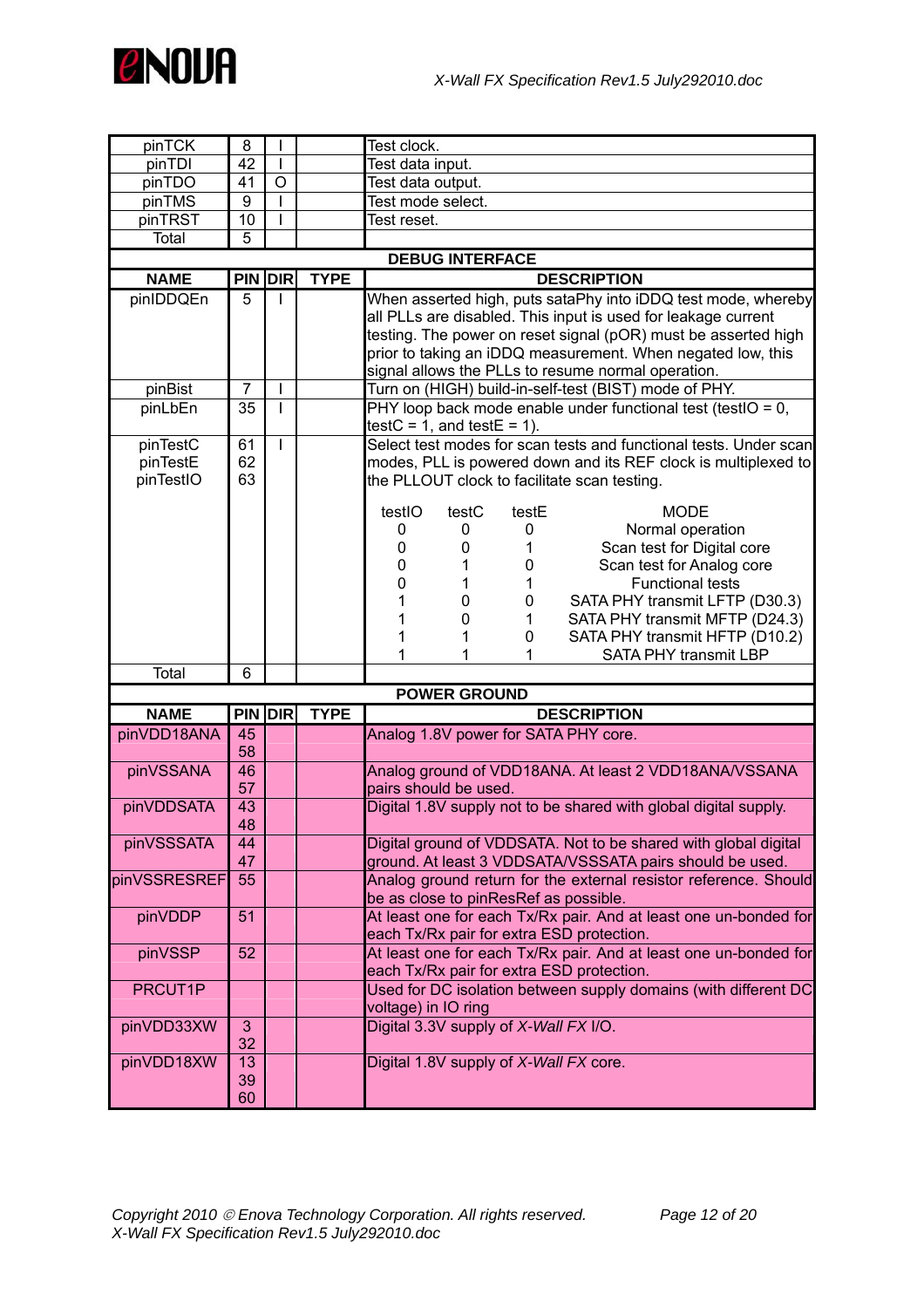

| pinVSSXW    |    |  | Digital ground of X-Wall FX I/O and core. |
|-------------|----|--|-------------------------------------------|
|             | 16 |  |                                           |
|             | 34 |  |                                           |
|             | 40 |  |                                           |
|             | 59 |  |                                           |
| pinVDD18PLL | 19 |  | Digital 1.8V core power supply for PLL.   |
| pinVSSPLL   | 20 |  | Digital ground of pinVDD18PLL.            |
| pinVAA33PLL | 17 |  | Analog 3.3V supply for PLL.               |
| pinAGPLL    | 18 |  | PVSS1A Analog ground of pinVAA33PLL.      |
| pinVDDAUSB  | 21 |  | 3.3V analog power for USB macro.          |
|             | 29 |  |                                           |
| pinVSSAUSB  | 25 |  | Analog ground for USB macro.              |
|             | 30 |  |                                           |
| pinVDDDUSB  | 26 |  | 3.3V digital power for USB macro.         |
| pinVDDLUSB  | 27 |  | 1.8V digital power for USB macro.         |
| pinVSDLUSB  | 28 |  | Digital ground for USB macro.             |
| Total       | 32 |  |                                           |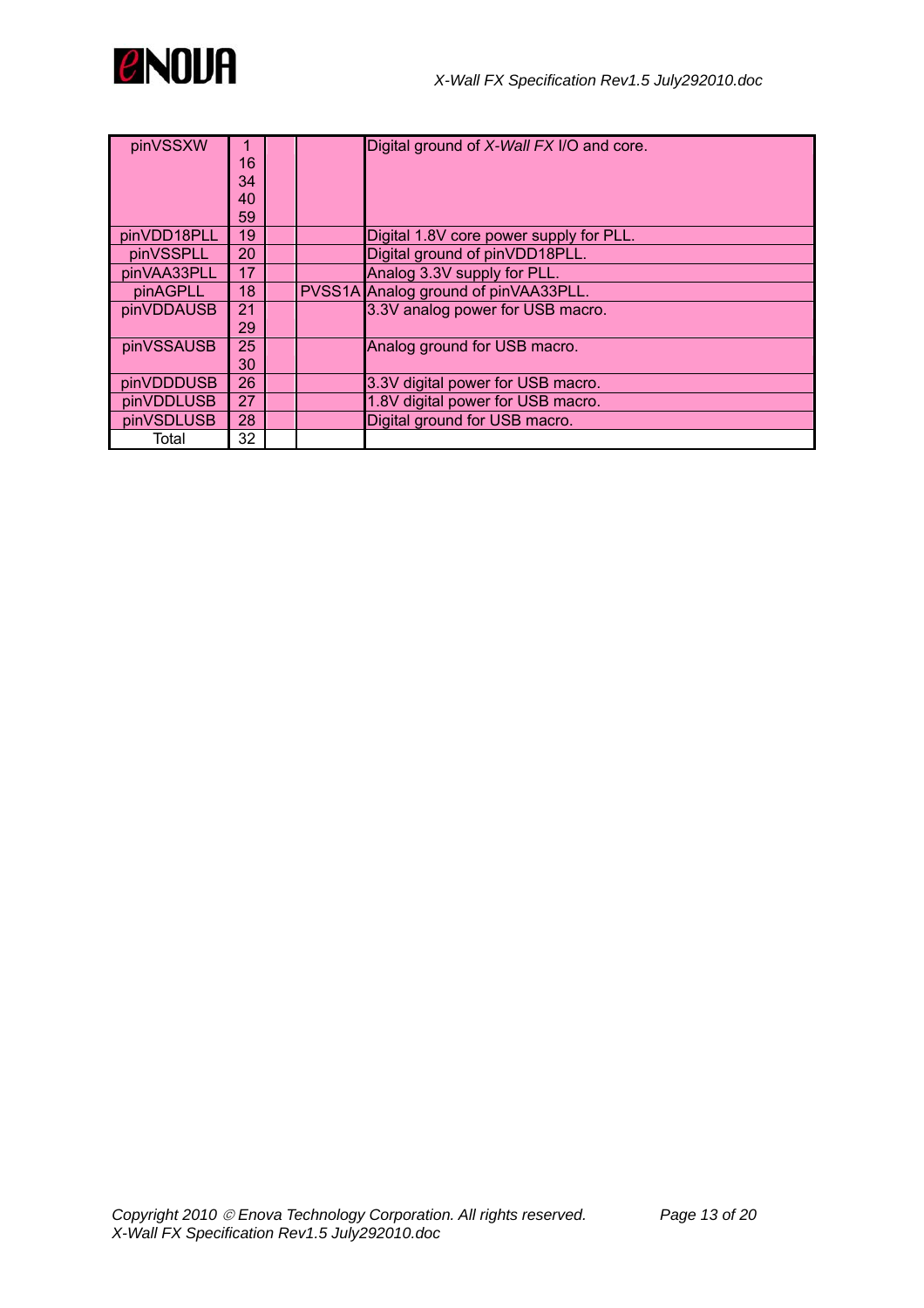<span id="page-13-0"></span>

## **PCB Layout Guidelines**

#### *Typical Application Schematics*

In a typical USB/SATA external storage enclosure application, the *X-Wall FX* is the single controller on board that controls both USB host and SATA device (the SATA disk drive). The typical password authentication does not require connection over the 2-wire serial bus but LED indicators may be included. For the detailed circuit layout files and Bill of Materials, please visit our website to download the latest revision. For special feature implementation such as customized SDK and some software source codes and related features, make a request with Enova Engineering at info@enovatech.com.



#### *Typical Bill of Materials (BOM)*

| <b>Item</b> Quantity | Reference       | <b>Part</b>                        |
|----------------------|-----------------|------------------------------------|
|                      | CM <sub>1</sub> | WCM2012-121T or 0 ohm <sup>*</sup> |

*Copyright 2010* © *Enova Technology Corporation. All rights reserved. Page 14 of 20 X-Wall FX Specification Rev1.5 July292010.doc*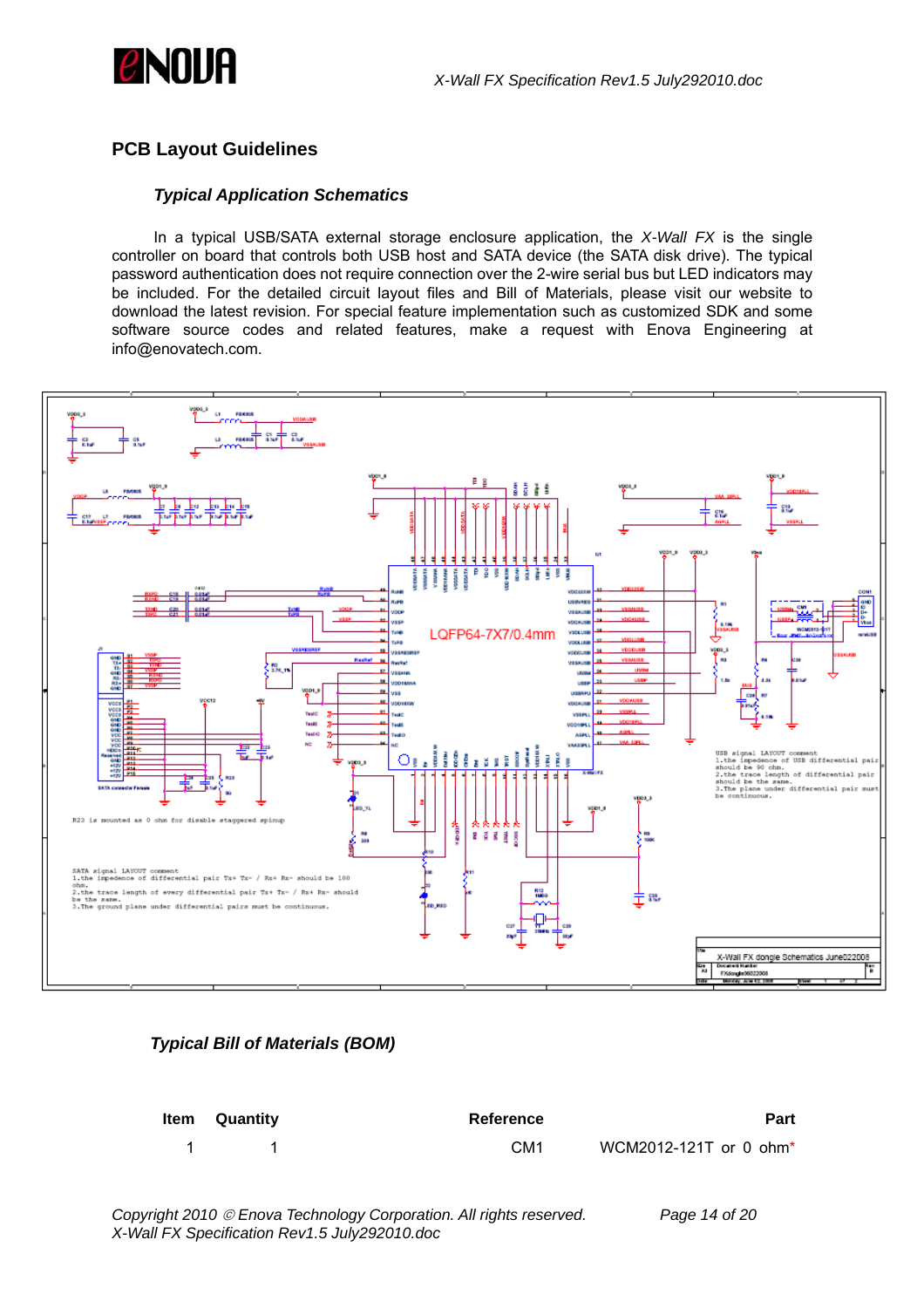

| $\overline{2}$  | $\overline{2}$  | CON2,CON1                         | Mini-USB                     |
|-----------------|-----------------|-----------------------------------|------------------------------|
| 3               | 19              | C1,C2,C3,C5,C7,C8,C10,            | 0.1uF                        |
|                 |                 | C12,C13,C14,C15,C16,              |                              |
|                 |                 | C17, C23, C25, C26, C33, C36, C37 |                              |
| 4               | $6\phantom{1}6$ | C18,C19,C20,C21,C38,C39           | 0.01uF/0402                  |
| 5               | $\overline{2}$  | C22, C24                          | 1uF                          |
| $6\phantom{1}6$ | $\overline{2}$  | C27, C28                          | 30pF                         |
| 7               | 5               | C29,C31,C32,C34,C35               | 10uF/16V TANT B              |
| 8               | 1               | D <sub>1</sub>                    | LED_YL/0603                  |
| 9               | 1               | D <sub>2</sub>                    | LED_RED/0603                 |
| 10              | 1               | J <sub>1</sub>                    | SATA connector Female DIP RA |
| 11              | 1               | J2                                | DC JACK-3/1.3mm              |
| 12              | 4               | L1, L3, L5, L7                    | FB/0805                      |
| 13              | $\overline{2}$  | <b>R7,R1</b>                      | 6.19k                        |
| 14              | $\mathbf{1}$    | R <sub>2</sub>                    | 2.7K_1%                      |
| 15              | 3               | R3,R16,R17                        | 1.5K                         |
| 16              | 1               | R <sub>4</sub>                    | 3.3k                         |
| 17              | $\overline{2}$  | R10,R8                            | 330                          |
| 18              | $\mathbf 1$     | R <sub>9</sub>                    | 100K                         |
| 19              | 5               | R11, R13, R14, R18, R20, R22      | x/0                          |
| 20              | $\mathbf 1$     | R <sub>12</sub>                   | 1MEG                         |
| 21              | $\mathbf 1$     | R <sub>15</sub>                   | 10K                          |
| 22              | $\mathbf 2$     | R21,R19                           | 33                           |
| 23              | 1               | R <sub>23</sub>                   | $\mathbf 0$                  |
| 24              | 1               | U1                                | X-Wall FX                    |
| 25              | 1               | U <sub>2</sub>                    | AIC1117-33/SOT223            |
| 26              | 1               | U <sub>3</sub>                    | AIC1117-18/SOT223            |
| 27              | 1               | U <sub>4</sub>                    | AT24C02B 8P/SOIC             |
| 28              | 1               | Y1                                | 25MHz DIP                    |

\* Common choke is reserved for EMI solution .Two 0 ohm resistors can be mounted between pin1&pin2 and pin3&pin4 for USB signal connection if there isn't any EMI concern.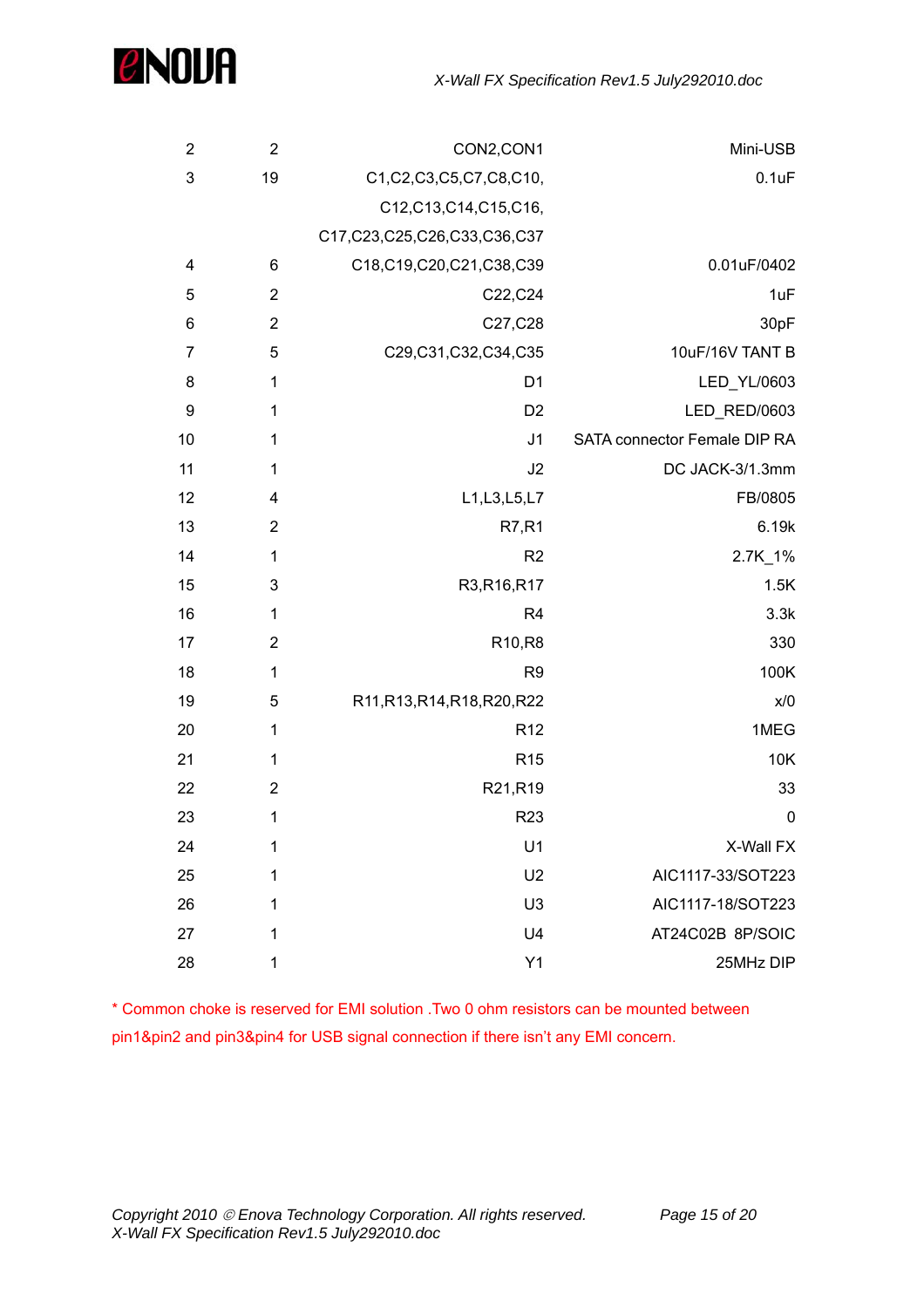<span id="page-15-0"></span>

#### *Component Placement*

- For each power pin, add one bypass capacitor, which should be placed closely to the power pin.
- The DC blocking capacitors on SATA signal traces (C18, C19, C20, and C21) should be placed closely to *X-Wall FX*.
- R1, R2, and R3 should be placed closely to *X-Wall FX*.
- The Crystal circuits should be placed closely to *X-Wall FX*.

#### *PCB Trace Routing*

The *X-Wall FX* SATA signals routing can become really tricky thus deserves careful attention. The following bullets serve as a general guideline when the signal routing is attempted. Noted, however, this guideline does not cover the entire horizon of a complete design other than dealing with *X-Wall MX* specifically.

#### **SATA Signal Layout**

- To route the ResRef and VSSRESREF signals, **DO NOT** connect these signals to the ground and no other signals traces are routed near by these traces. Use 20mil trace width to route these traces and keep them as short as possible.
- The SATA TX signal pairs and SATA RX signal pairs **MUST HAVE** matching trace length. The difference of two line traces in either TX signal pairs or RX signal pairs should be restricted to below 150 mils.
- No other signals should be routed near by these SATA traces on **ANY** layers. There should be no more than one via on these traces; and there should be no stub on these traces. Recommend to use DIP type SATA connector to avoid using more than one via. Keep these traces as short as possible. A solid ground plane should be placed directly underneath these traces to have better signal quality.
- The SATA TX signal pairs and SATA RX signal pairs **MUST HAVE** 100Ω differential impedance. To achieve aforementioned impedance value, Please refer to the paragraph of "PCB Parameters of Differential Signals."
- Do not route SATA traces underneath the crystal circuits or any other chips that employ high clocking.

#### **USB Signal Layout**

All SATA layout guidelines mentioned above must be followed precisely to guarantee the signal quality. When the USB differential signals are routed, please further include the followings:

- The impedance of the USB differential pair should be 90 ohms. Please refer to the paragraph "PCB Parameters of Differential Signals" to achieve aforementioned impedance value. The trace length of the USB differential pair should be the same. You may want to consult with PCB layout engineer to obtain the exact parameters.
- The plane under the USB differential pair must be continuous. VSSAUSB is the best ground plane which should be placed under USB signals.

#### **Power Trace Layout**

 PCB with dedicated power plane is recommended. If the PCB does not have a dedicated power plane (for example, a two layers PCB), then the power traces that connect the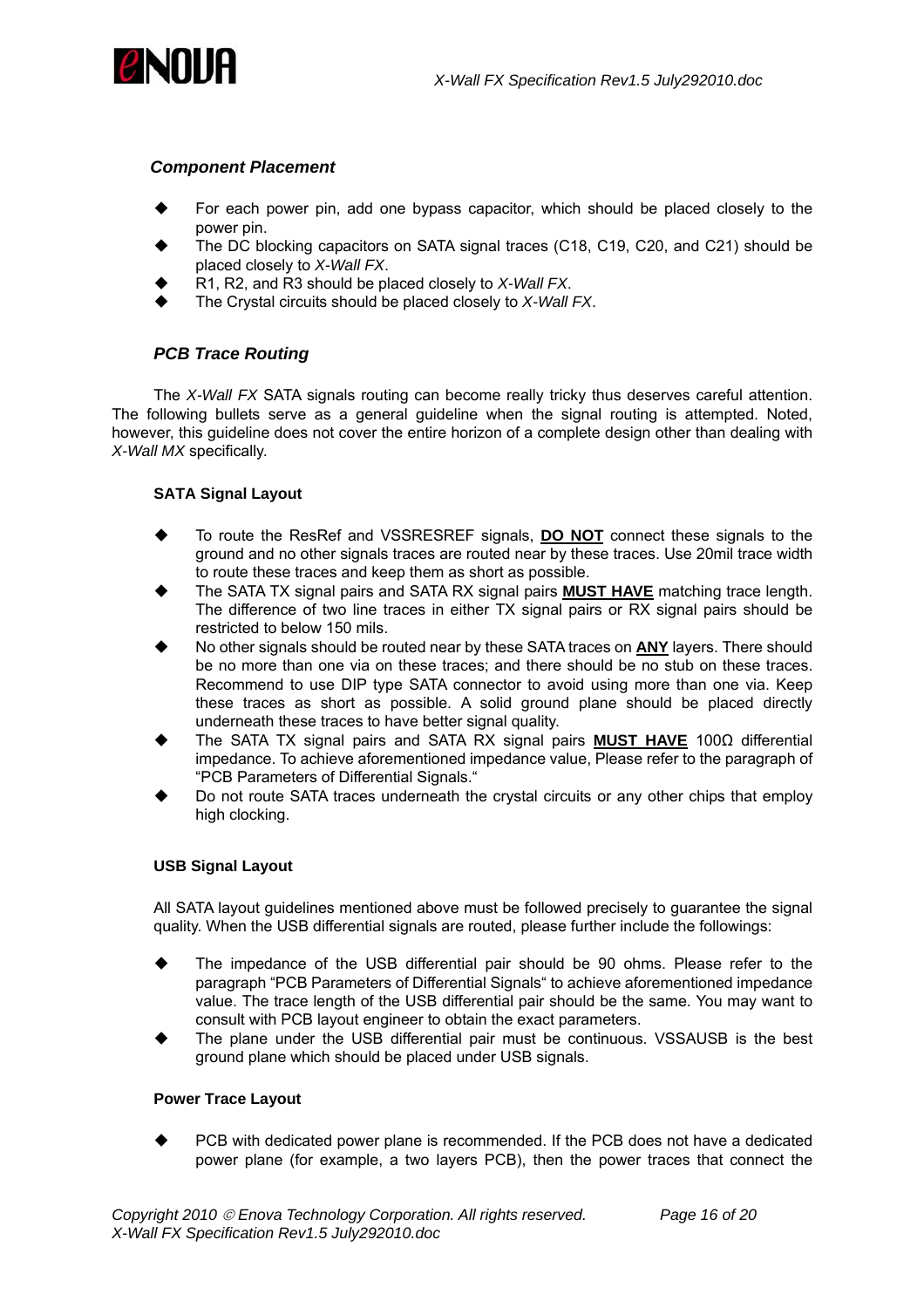<span id="page-16-0"></span>

power pin of USB connector to power regulator or directly to HDD, should be made as wide as possible. We suggest that the power trace width must be no less than 40mil.

- Follow the same rules to route the power traces output from power regulators.
- Place large capacitance capacitors at power pin of USB connector and at power input pin of power regulators. Electrolytic type capacitors are recommended.
- A USB mass storage device may consume more current than a single USB port can provide. Y-cable is recommended for this case. Make sure the USB cable is of good quality and could sustain the required amount current.

#### **PCB Parameters of Differential Signals**

(Assume 1oz cooper density)

| <b>Type</b>              | Material (dielectric   PCB thickness |                  | <b>Dielectric</b> | <b>Trace width</b>             | Trace spacing              |
|--------------------------|--------------------------------------|------------------|-------------------|--------------------------------|----------------------------|
|                          | Constant)                            |                  | thickness         |                                |                            |
| $2$ -layer <sup>6*</sup> | FR4 (4.2)                            | $1.6 \text{ mm}$ | 57 mil            | <b>SATA: 7mil</b>              | <b>SATA: 5mill</b>         |
|                          |                                      |                  |                   | <b>USE</b> : 12 <sub>mil</sub> | $ {{\sf USB}:5{\sf mil}} $ |
| 4-laver                  | FR4 (4.2)                            | $1.6 \text{ mm}$ | $4.3$ mil         | <b>SATA: 5mil</b>              | <b>SATA: 10mil</b>         |
|                          |                                      |                  |                   | USB: 6mil                      | $ {{\sf USB}:8m{\sf I}} $  |

 $\overline{a}$ 

<span id="page-16-1"></span><sup>6</sup> The layout engineer MUST follow this note precisely for a 2-layer PCB architecture is not a standard micro strip transmission line structure. There is a definite requirement to the spacing between the differential trace and the nearby cooper plane of the same layer. For PCB parameters specified above, this defined spacing is 8mil for SATA and is 9mil for USB.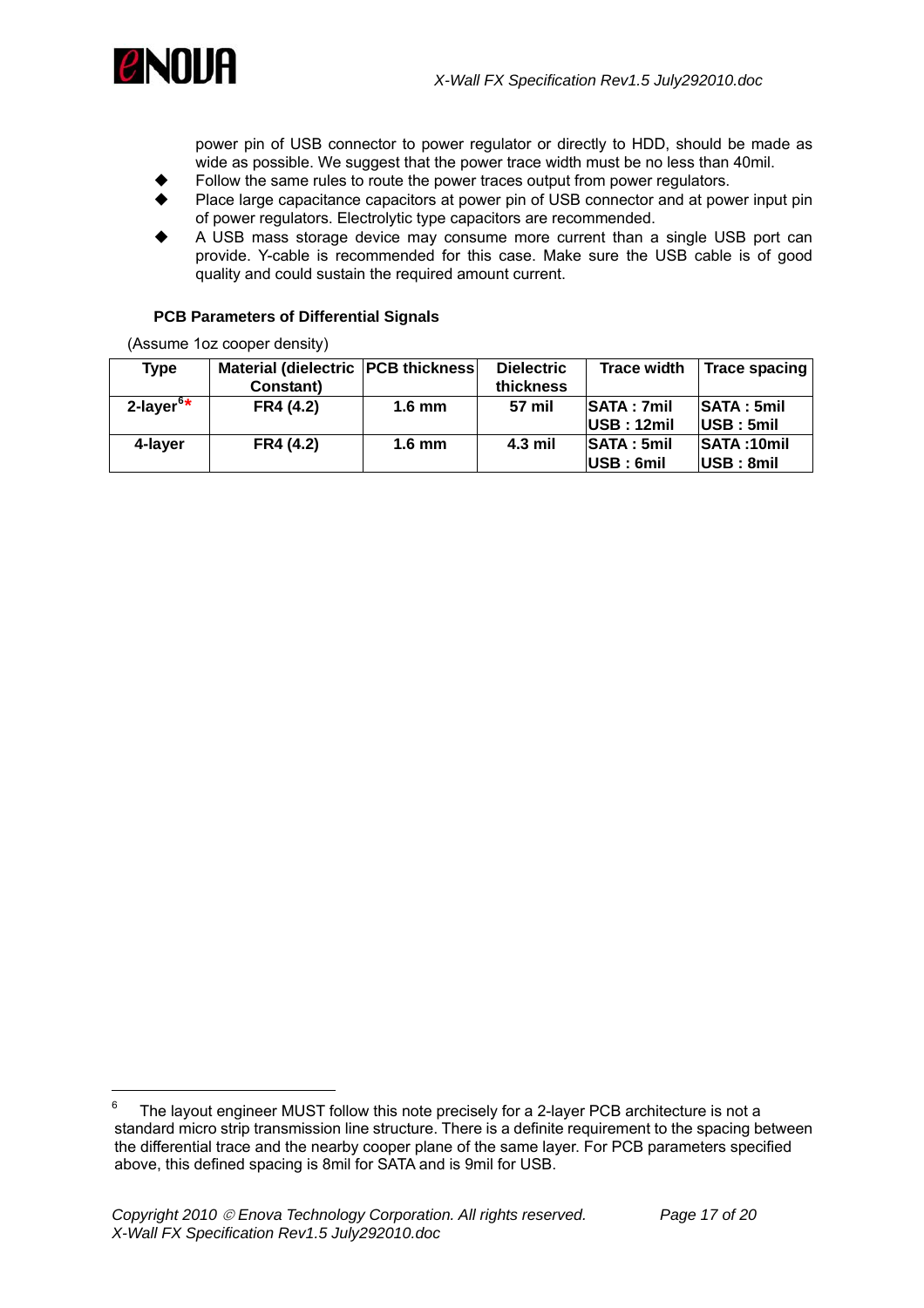<span id="page-17-0"></span>

## **Electrical Characteristics**

This section contains electrical specifications for the *X-Wall FX*. Please note, however, stressing conditions beyond the "Absolute Maximum Ratings" may cause permanent damage to the *X-Wall FX* device. Operating beyond the "operating conditions" is not recommended and extended exposure beyond "operating conditions" may adversely affect life and reliability of the *X-Wall FX* device.

#### *Absolute Maximum Ratings*

| <b>Symbol</b>   | <b>Parameter</b>             | Value  | Unit  |              |
|-----------------|------------------------------|--------|-------|--------------|
|                 |                              | Min    | Max   |              |
| Ts              | <b>Storage Temperature</b>   | -55    | +125  | $^{\circ}$ C |
| Ta              | <b>Operating Temperature</b> | -45    | 90    | $^{\circ}$ C |
| VDD33           | 3.3V Digital Supply Voltage  | $-0.5$ | 3.6   | V            |
| <b>AVDD33</b>   | 3.3V Analog Supply Voltage   | $-0.5$ | 3.6   | V            |
| VDD18           | 1.8V Digital Supply Voltage  | $-0.5$ | 1.93  | v            |
| <b>AVDD18</b>   | 1.8V Analog Supply Voltage   | $-0.5$ | 1.93  | v            |
| <b>VIN 1033</b> | <b>Input Signal Voltage</b>  | $-0.5$ | 5     | $\mathbf v$  |
|                 | (Apply to 3.3V I/O pins)     |        |       |              |
| <b>VO 1033</b>  | <b>Output Signal Voltage</b> | $-0.5$ | VDD33 | $\mathbf v$  |
|                 | (Apply to 3.3V I/O pins)     |        |       |              |

### *DC Characteristics*

**Operating Conditions: VDD33=AVDD33=3.3V (±9.09%),** 

### **VDD18=AVDD18=1.8V (±7.22%), GND=0V**

| Symbol            | <b>Parameter</b>                       | Value |      | Unit |
|-------------------|----------------------------------------|-------|------|------|
|                   |                                        | Min   | Max  |      |
| <b>VDD33</b>      | 3.3V Digital Supply Voltage            | 3.0   | 3.6  | v    |
| <b>AVDD33</b>     | 3.3V Analog Supply Voltage             | 3.0   | 3.6  | v    |
| VDD <sub>18</sub> | 1.8V Digital Supply Voltage            | 1.67  | 1.93 | v    |
| <b>AVDD18</b>     | 1.8V Analog Supply Voltage             | 1.67  | 1.93 | v    |
| IVDD33            | 3.3V Supply current (IVDD33 + IAVDD33) | 9     | 63   | mA   |
| IVDD18            | 1.8V Supply current (IVDD18 + IAVDD18) | 53    | 212  | mA   |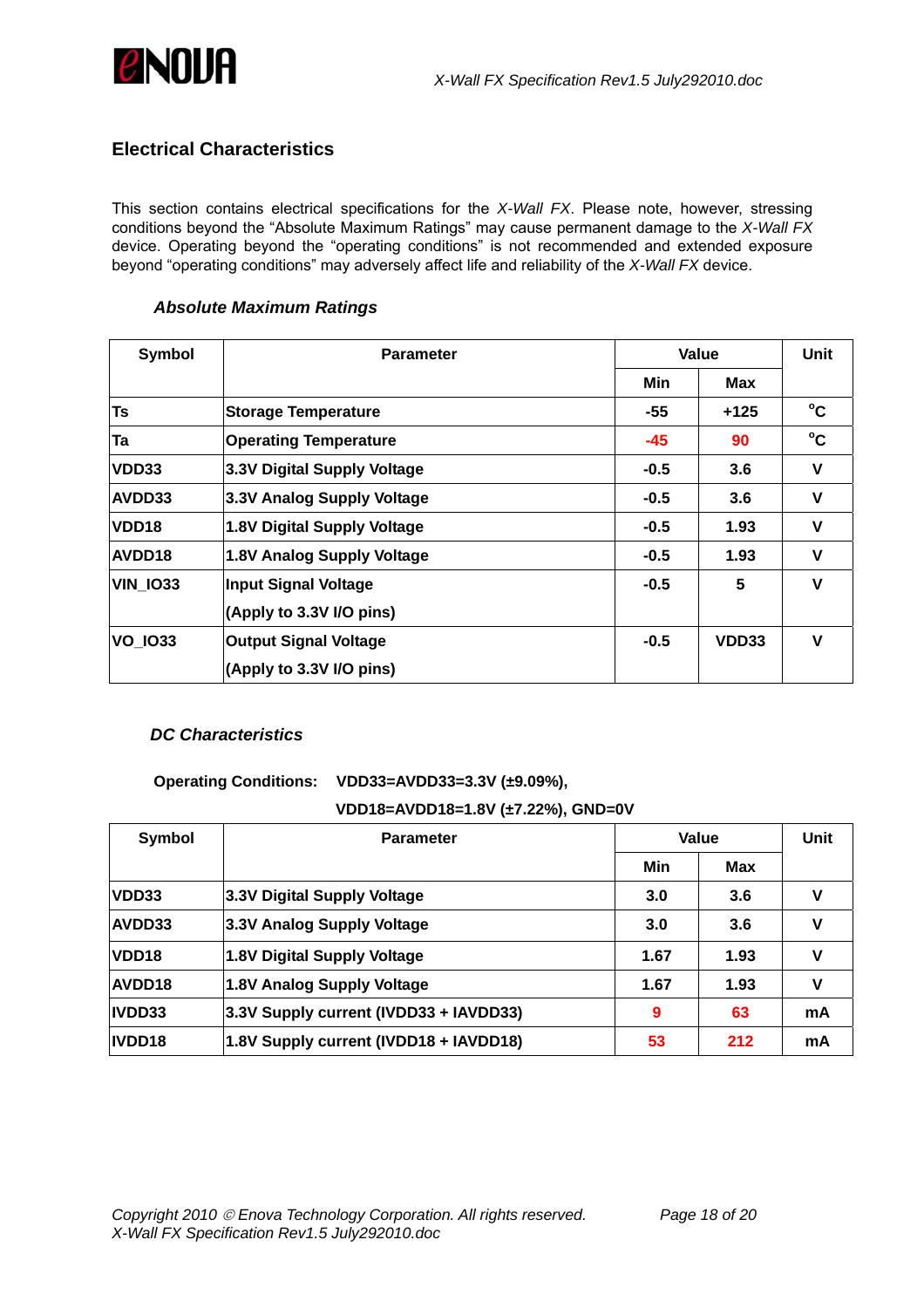<span id="page-18-0"></span>

## *X-Wall FX* **Configuration Management**

## **Hardware Packaging**

64-pin LQFP (Low-profile Quad Flat Package) provides low profile with 1.4mm body thickness, suitable for space concerned applications. Package size 7x7mm and lead-counts 64 are offered for portable, lightweight and low profile applications. **All Enova** *X-Wall FX* **chips comply with RoHS and Leaf-free specification.**

## **Features**

- 7mm x 7mm body size with 64 lead counts
- Copper lead frame
- ◆ Refer to JEDEC MA026(ISSUE D)/BBD

### **Firmware Release**

Hard coded version 1.2.0 released for ROM integration within a silicon.

### **Hardware version control, outline, and dimension**